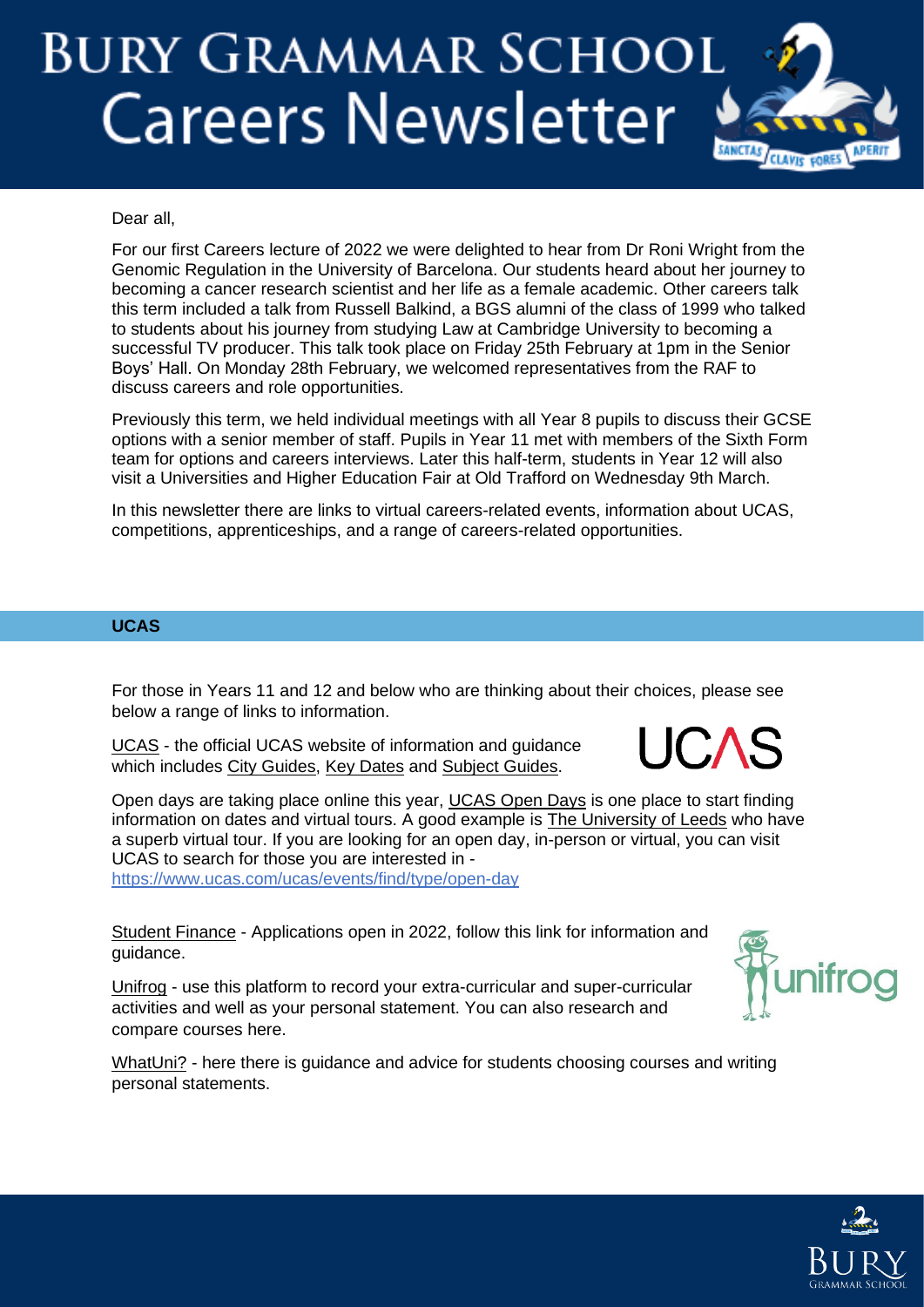**Subject Matters – University of Cambridge (Years 10-11)** - We are pleased to announce the return of Subject Matters on Thursday 24th February, 17:00 - 18:15. Subject Matters is an information session aimed at Year 10 and Year 11 students (or equivalent) who are considering university and want advice on which subjects to study. The session is free and will now be in a virtual format, find out more [here](https://www.undergraduate.study.cam.ac.uk/events/subjectmatters)



**Egyptology workshop (Years 10-13)** – If you are interested in learning more about studying Egyptology (part of the archaeology undergraduate

course at Cambridge) please [register](https://cam-ac-uk.zoom.us/meeting/register/tJMkcuutqT4vGNOD9lgX_uU51zOtSnXhre6a) here. You will have the opportunity to participate in interactive session on ancient Egyptian languages and archaeology with lecture and research staff. The workshop will take place on 10th May at 4pm.

**MAT Livestream 2021 (Years 11-13)** If you are thinking of applying to study Mathematics at university, Oxford University are running a weekly livestream, talking about maths problems, and discussing problem-solving strategies, with a particular focus on Oxford's Mathematics Admissions Test (MAT). The sessions are free and available for everyone. Click [here](https://www.maths.ox.ac.uk/node/36263) to learn more.

**Meet the Russell Group** – On Wednesday 27th April students and pupils are welcome to attend the virtual event in association with UK university search. This online and interactive experience includes all 24 Russell Group universities. The event is split into two sessions in which there are live webinars, virtual campus tours and the chance to speak directly to representatives and ambassadors from universities. Click [here](https://russellgroup.vfairs.com/?_cldee=aGdyZWVuZUBidXJ5Z3JhbW1hci5jb20%3d&recipientid=contact-84438f342f06eb11a813000d3a86ad99-8a270432f91349c1bc46ce8cce460200&esid=b5533615-768a-ec11-93b0-002248007942) to learn more.

### **Competitions**

**Vodafone: The Future Skills Builder –** Vodafone's new competition is open. 12 questions, 6 skills and the opportunity to develop into the professional of the future. Click [here](https://www.theskillsbuilder.co.uk/?utm_source=rma-email&%3Butm_medium=email&%3Butm_campaign=future-skills&%3Butm_content=teachers-email-3) to learn more. Prizes include vouchers and a Samsung S6 Lite table. The competition closes on 14th April 2022.

**The Prismatic Jane Eyre Schools Project** - Entrants are asked to produce a poem in another language inspired by a selected passage from *Jane Eyre*. The competition accepts submissions in any language, and all entries need to be accompanied by a literal translation into English. The competition deadline is March 2022. For more details please visit this website<https://bookshelf.mml.ox.ac.uk/2021/07/14/prismatic-jane-eyre-schools-project/>

#### **Classics and Ancient History Essay Competition (Year 12)**

St John's College Oxford is running its annual Classics and Ancient History Essay competition next year. The competition is open to all students **in Year 12** whether they are currently studying a Classical or Ancient subject. All entrants will be invited to attend **a Study Afternoon at St John's College, Oxford on one of two dates: Thursday 21st April or Friday 29th April 2022.** Each student may submit one essay (only) of up to 2,000 words on any of the following four questions:

- 1. 'No (wo)man is an island.' How self-sufficient are characters in ancient literature?
- 2. Was one's community in the ancient world limited to one's city?
- 3. Many ancient philosophers emphasised the importance of friendship and community in the good life. What place do you think others have in the happy life?
- 4. Does Greek and/or Roman art ever express notions of community, or is it simply a reflection of wealthy and powerful individuals?

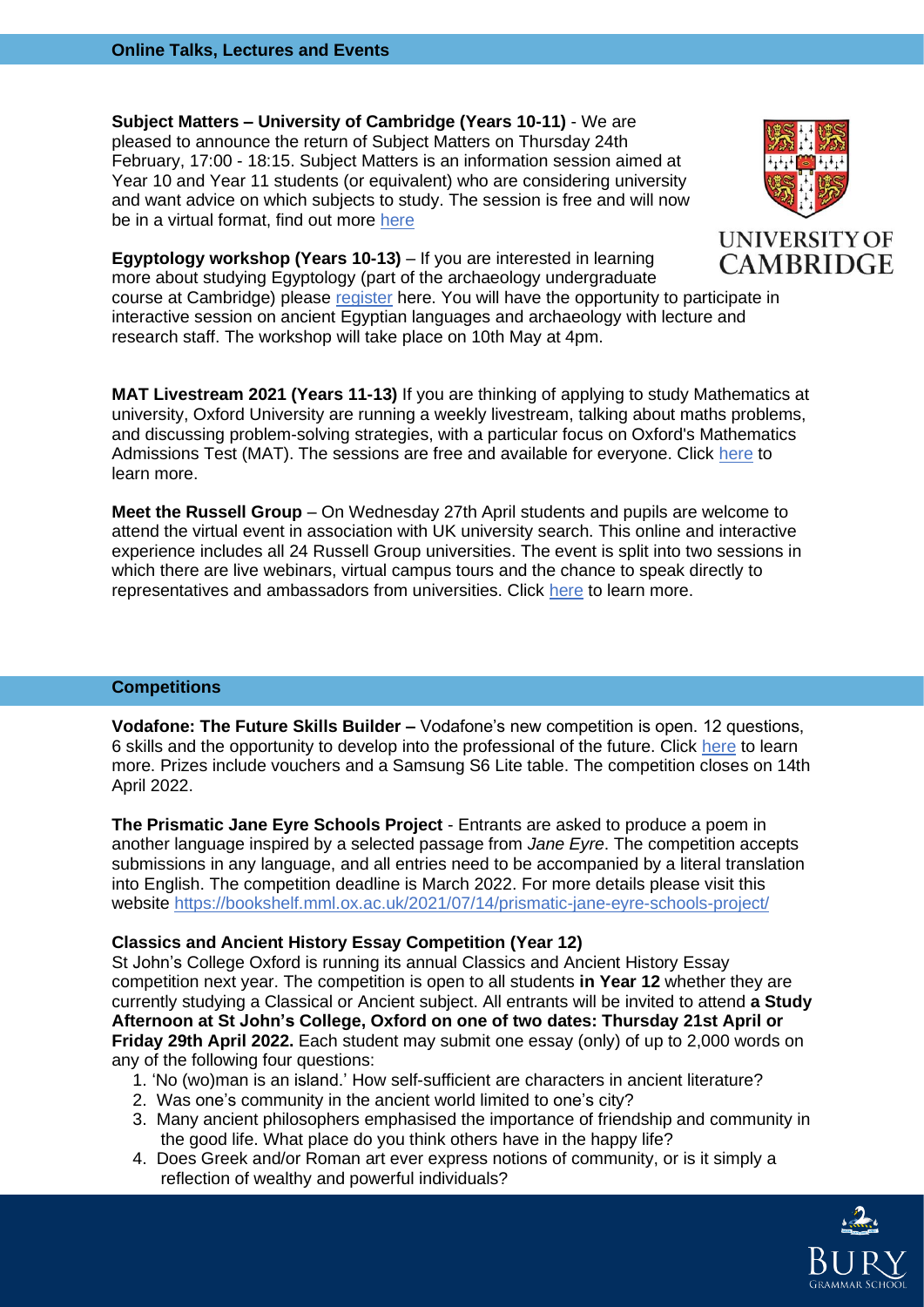**Further information regarding the competition is available** [here](https://www.sjc.ox.ac.uk/discover/events/classics-and-ancient-history-essay-competition-202122/)**.**

## **Apprenticeships**

**Maths-related apprenticeships -** The apprenticeship guide has compiled a [list](https://apprenticeshipguide.co.uk/apprenticeships-to-consider-if-your-favourite-subject-is-maths/?dm_i=FOB,7QRTG,7QNY80,VKHP5,1) of different apprenticeships to consider if your favourite subject is Maths.

**New apprenticeship vacancies** – Click [here](https://apprenticeshipguide.co.uk/new-apprenticeship-vacancies-private-detective-landscape-gardener-and-events-assistant/?dm_i=FOB,7QRTG,7QNY80,VKHP5,1) to see some of the newest opportunities including events assistant, landscape gardener, and private detective.

**Opportunities at National Highways** – With roles ranging from engineers, project managers, procurement to business management there are multiple opportunities to consider, including apprentice programmes. Click [here](https://apprenticeshipguide.co.uk/ep-national-highways/?dm_i=FOB,7QRTG,7QNY80,VKHP5,1) to see video testimonials from current apprentices at National Highways.

**Network rail** – Network Rail's apprenticeship scheme is well-renowned for being one of the best in the UK, particularly for aspiring engineers. They offer a Level 3 in Railway Engineering with a Level 3 in Leadership and Management where you will learn about track, overhead line, signalling, telecoms, distribution, and plant. Register your interest [here](https://www.networkrail.co.uk/careers/early-careers/apprenticeships/) for further information about opportunities in the future.

**Early Careers at AstraZeneca** – There are many degree apprenticeships on offer at AstraZeneca with roles ranging from Automation Engineer, Bioinformatics Scientists as well as apprenticeships in Construction Management, Business Administrator, and Product Development. Click [here](https://www.ratemyapprenticeship.co.uk/company-profile/612/astrazeneca/jobs?utm_source=emailCampaign&utm_medium=email&utm_campaign=cl-26012022-astrazeneca-career&dm_i=30Z2,18MNC,7X0YBL,4TBCC,1) for details.